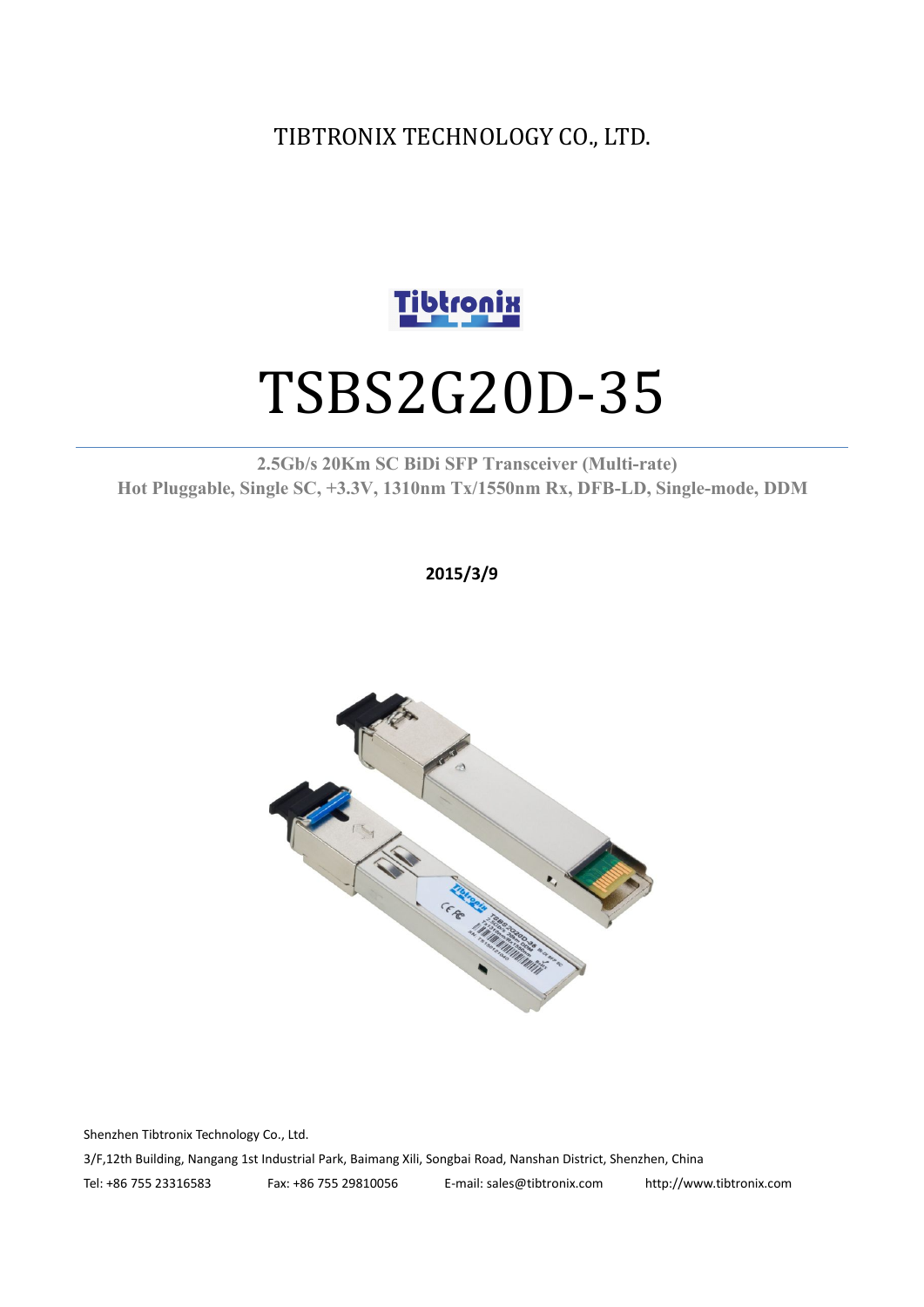#### **Features:**

- $\diamondsuit$  Up to 2.67Gb/s Data Links
- $\Leftrightarrow$  Hot-Pluggable
- $\Leftrightarrow$  Single SC connector
- $\diamond$  Up to 20 km on 9/125 µm SMF
- $\lozenge$  1310nm DFB laser transmitter
- $\diamondsuit$  1550nm PIN photo-detector
- $\diamond$  Single +3.3V Power Supply
- $\Diamond$  Monitoring Interface Compliant with SFF-8472
- $\Diamond$  Maximum power dissipation <1W
- Industrial /Extended/ Commercial operating temperature range: -40°C to 85°C/-5°C to 85°C/-0°C to 70°C Version available
- $\Leftrightarrow$  RoHS compliant and Lead Free

#### **Applications:**

- $\diamond$  SONET OC-48 / SDH STM -16
- $\diamond$  SONET OC-12 / SDH STM -4
- $\diamond$  SONET OC-3 / SDH STM -1
- $\Diamond$  Gigabit Ethernet
- $\div$  1x/2xFibre Channel

#### **Description:**

TIBTRONIX's TSBS2G20D-35 Transceivers are a high performance, cost effective module which have a single SC optics interface. They are compatible with the Small Form Factor Pluggable Multi-Sourcing Agreement (MSA) and Digital diagnostics functions are available via the 2-wire serial bus specified in SFF-8472. The receiver section uses a PIN receiver and the transmitter uses a 1310 nm DFB laser, up to 13dB link budge ensure this module SONET OC-48 / SDH STM -16 20km application.

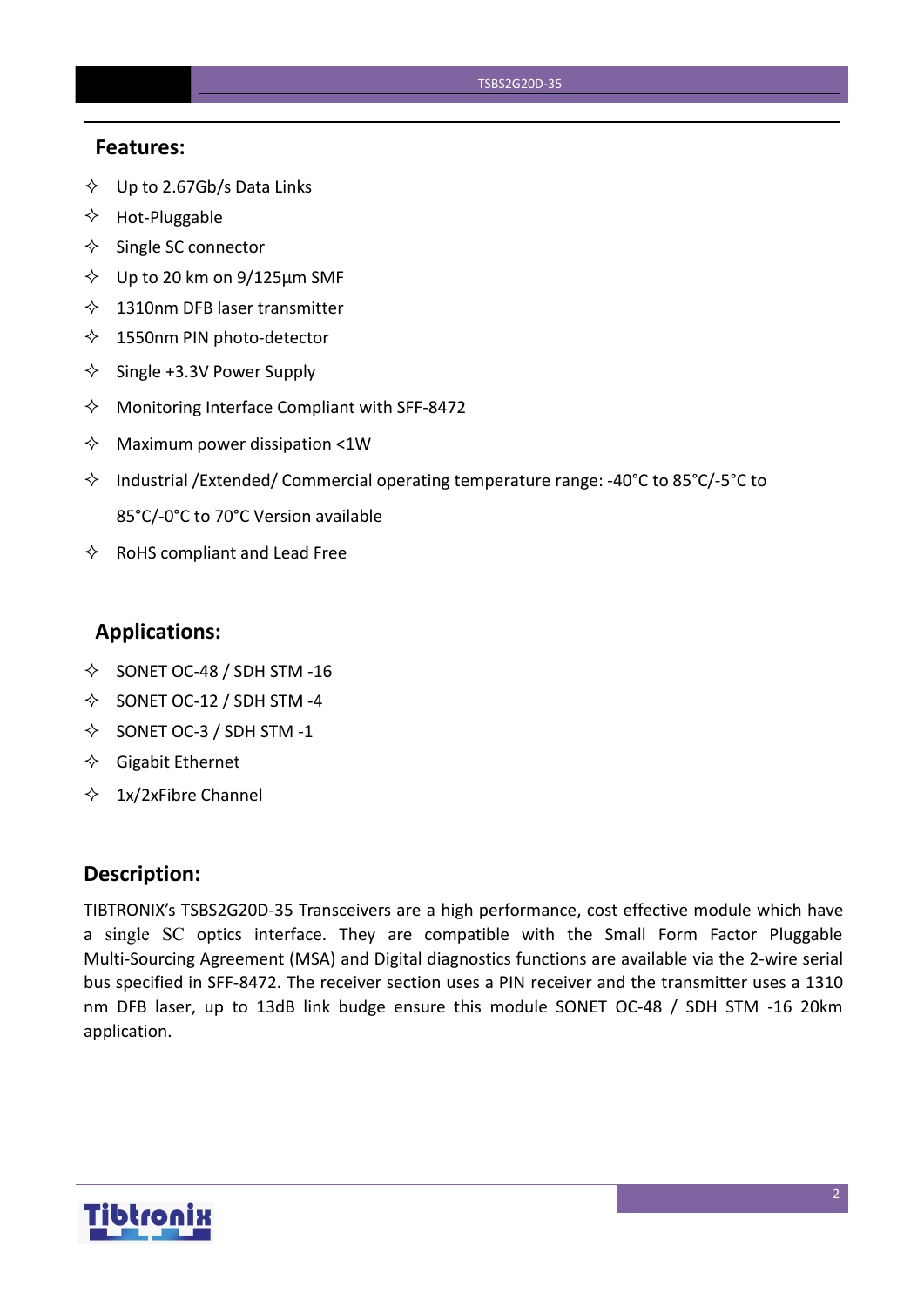# **Absolute Maximum Ratings**

| <b>Parameter</b>         | Symbol   | Min.   | <b>Typical</b> | Max.  | Unit        |
|--------------------------|----------|--------|----------------|-------|-------------|
| Storage Temperature      | l S      | -40    |                | $+85$ | $\sim$<br>◡ |
| Supply Voltage           | $V_{CC}$ | $-0.5$ |                | 4     |             |
| <b>Relative Humidity</b> | RH       |        |                | 85    | %           |

# **Recommended Operating Environment:**

| Parameter                  |            | Symbol    | Min.  | <b>Typical</b> | Max.     | <b>Unit</b>  |
|----------------------------|------------|-----------|-------|----------------|----------|--------------|
|                            | Industrial |           | -40   |                | 85       | °C           |
| Case operating Temperature | Extended   | $T_C$     | $-5$  |                | 85       | $^{\circ}$ C |
|                            | Commercial |           | 0     |                | $+70$    | $^{\circ}$ C |
| <b>Supply Voltage</b>      |            | $V_{CC}$  | 3.135 |                | 3.465    | V            |
| <b>Supply Current</b>      |            | Icc       |       |                | 300      | mA           |
| Inrush Current             |            | Isurge    |       |                | $lcc+30$ | mA           |
| <b>Maximum Power</b>       |            | $P_{max}$ |       |                | 1        | W            |

# $\bullet$  Electrical Characteristics(T<sub>OP</sub> = -40 to 85°C, VCC = 3.135 to 3.465 Volts)

| <b>Parameter</b>                    | Symbol                      | Min.        | <b>Typical</b> | Max.           | <b>Unit</b> | <b>Note</b> |
|-------------------------------------|-----------------------------|-------------|----------------|----------------|-------------|-------------|
| <b>Transmitter Section:</b>         |                             |             |                |                |             |             |
| Input differential impedance        | $R_{in}$                    | 90          | 100            | 110            |             |             |
| Single ended data input swing       | $V_{\text{in PP}}$          | 250         |                | 1200           | $mVp-p$     |             |
| <b>Transmit Disable Voltage</b>     | $V_D$                       | $Vcc - 1.3$ |                | <b>Vcc</b>     | V           | 2           |
| <b>Transmit Enable Voltage</b>      | $V_{EN}$                    | Vee         |                | $Vee+0.8$      | $\vee$      |             |
| <b>Transmit Disable Assert Time</b> | <b>T</b> <sub>dessert</sub> |             |                | 10             | us          |             |
| <b>Receiver Section:</b>            |                             |             |                |                |             |             |
| Single ended data output swing      | Vout, pp                    | 300         |                | 800            | mv          | 3           |
| LOS Fault                           | Vlosfault                   | $Vcc - 0.5$ |                | $V_{CC\_host}$ | $\vee$      | 5           |
| <b>LOS Normal</b>                   | V <sub>los norm</sub>       | $V_{ee}$    |                | $V_{ee}$ +0.5  | $\vee$      | 5           |
| Power Supply Rejection              | <b>PSR</b>                  | 100         |                |                | mVpp        | 6           |

Note:

1. AC coupled.

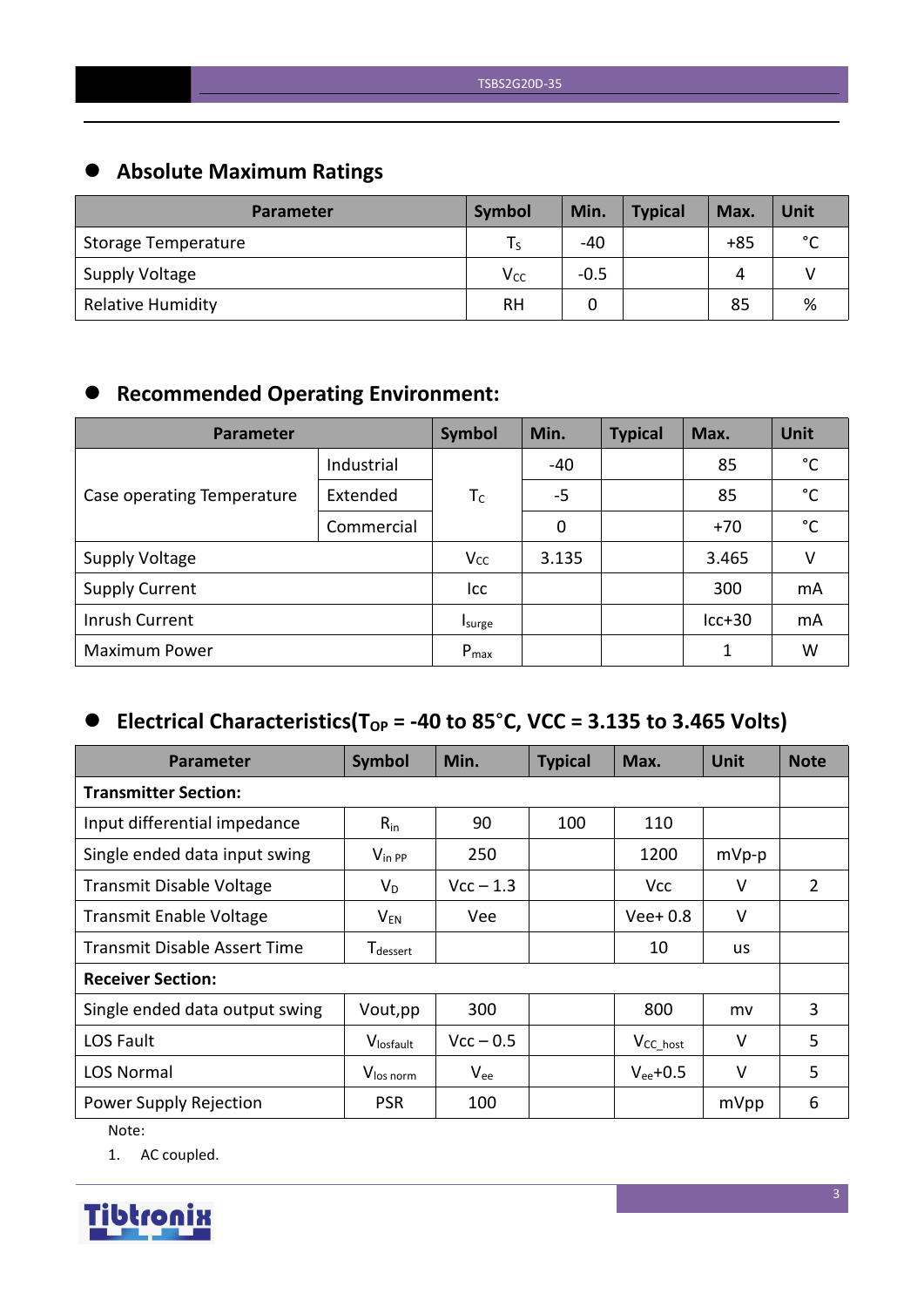- 2. Or open circuit.
- 3. Into 100 ohm differential termination.
- $4. \quad 20 80 \%$
- 5. LOS is LVTTL. Logic 0 indicates normal operation; logic 1 indicates no signal detected.
- 6. All transceiver specifications are compliant with a power supply sinusoidal modulation of 20 Hz to 1.5MHz up to specified value applied through the powersupply filtering network shown on page 23 of the Small Form-factor Pluggable (SFP) Transceiver Multi-Source Agreement (MSA), September 14, 2000.

#### **Optical Parameters(TOP = -40 to 85**°**C, VCC = 3.135 to 3.465 Volts)**

| <b>Parameter</b>                                     | <b>Symbol</b>     | Min.        | <b>Typical</b>                                | Max.         | Unit  | <b>Note</b>    |
|------------------------------------------------------|-------------------|-------------|-----------------------------------------------|--------------|-------|----------------|
| <b>Transmitter Section:</b>                          |                   |             |                                               |              |       |                |
| Center Wavelength                                    | $\lambda_{\rm c}$ | 1290        | 1310                                          | 1330         | nm    |                |
| Spectral Width                                       | σ                 |             |                                               | $\mathbf{1}$ | nm    |                |
| Side Mode Suppression Ratio                          | <b>SMSR</b>       | 30          |                                               |              | dB    |                |
| <b>Optical Output Power</b>                          | $P_{\text{out}}$  | $-5$        |                                               | $\pmb{0}$    | dBm   | $\mathbf{1}$   |
| <b>Extinction Ratio</b>                              | ER                | 8.2         |                                               |              | dB    |                |
| <b>Optical Rise/Fall Time</b>                        | $t_r / t_f$       |             |                                               | 260          | ps    | $\overline{2}$ |
| <b>Relative Intensity Noise</b>                      | <b>RIN</b>        |             |                                               | $-120$       | dB/Hz |                |
| <b>Total Generated Transmitter Jitter</b>            |                   |             |                                               |              |       |                |
| (peak to peak)                                       | $J_{TX}p-p$       |             |                                               | 0.07         | UI    |                |
| <b>Total Generated Transmitter Jitter</b>            |                   |             |                                               | 0.007        | U     |                |
| (rms)                                                | $J_{TX}$ rms      |             |                                               |              |       |                |
| Eye Mask for Optical Output                          |                   |             | Compliant with eye mask Telcordia GR-253-GORE |              |       |                |
| <b>Receiver Section:</b>                             |                   |             |                                               |              |       |                |
| <b>Optical Input Wavelength</b>                      | $\lambda_c$       | 1530        | 1550                                          | 1570         | nm    |                |
| Receiver Overload                                    | $P_{ol}$          | $\mathbf 0$ |                                               |              | dBm   | $\overline{3}$ |
| <b>RX Sensitivity</b>                                | Sen               |             |                                               | $-18$        | dBm   | $\overline{3}$ |
| RX LOS Assert                                        | LOS <sub>A</sub>  | $-35$       |                                               |              | dBm   |                |
| RX LOS De-assert                                     | LOS <sub>D</sub>  |             |                                               | $-19$        | dBm   |                |
| RX LOS Hysteresis                                    | LOS <sub>H</sub>  | 0.5         |                                               |              | dB    |                |
| <b>General Specifications:</b>                       |                   |             |                                               |              |       |                |
| Data Rate                                            | <b>BR</b>         | 155         |                                               | 2667         | Mb/s  |                |
| <b>Bit Error Rate</b>                                | <b>BER</b>        |             |                                               | $10^{-12}$   |       |                |
| Max. Supported Link Length on<br>9/125µm SMF@2.5Gb/s | L <sub>MAX</sub>  |             | 20                                            |              | km    |                |

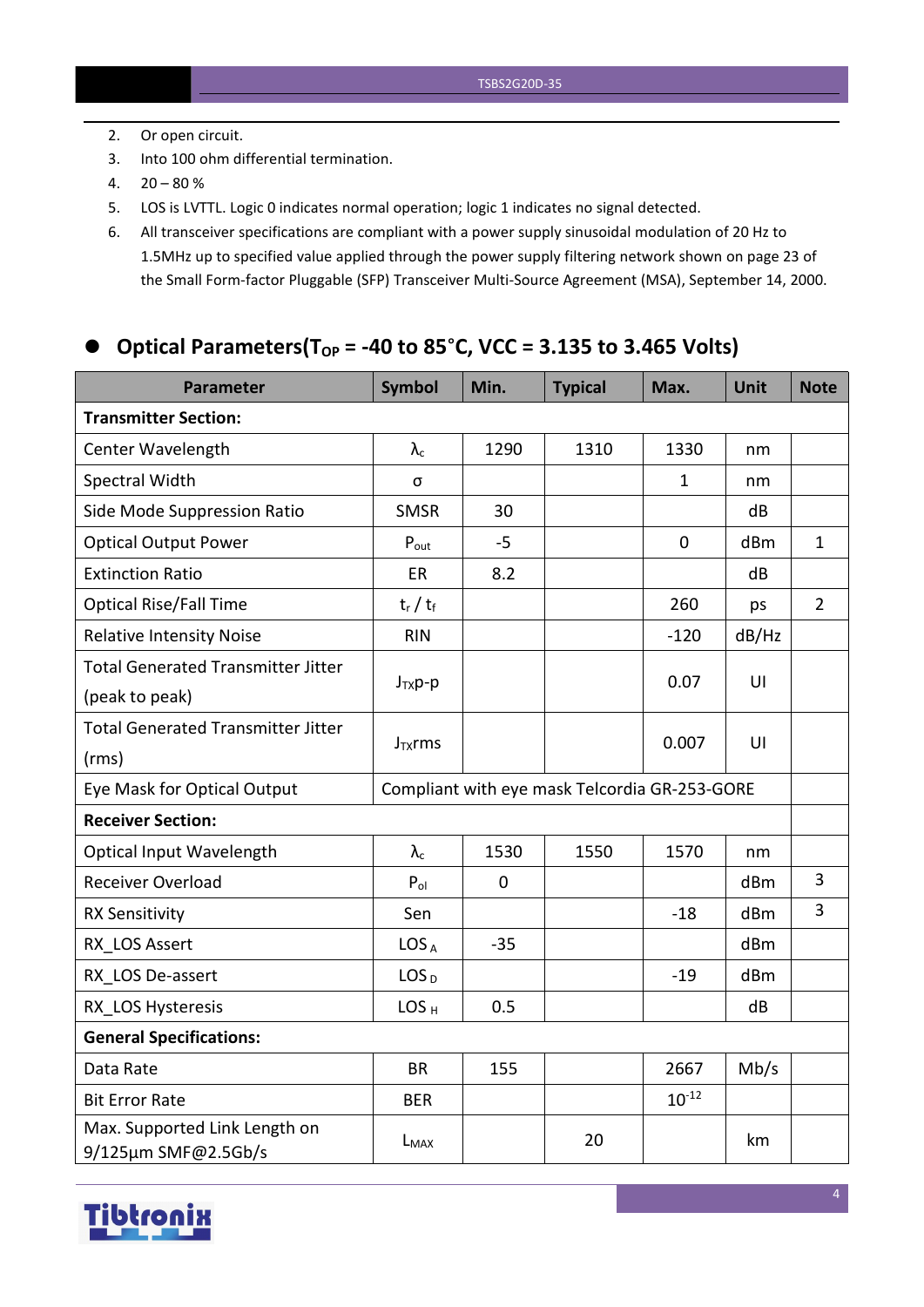| TSBS2G20D-35 |
|--------------|
|              |

#### Note

- 1. The optical power is launched into SMF.
- 2. 20-80%.
- 3. Measured with PRBS  $2^{7-1}$  at  $10^{-12}$  BER

# **Pin Assignment**

Diagram of Host Board Connector Block Pin Numbers and Name



**Diagram of Host Board Connector Block Pin Numbers and Names**

# **Pin Function Definitions**

| <b>Pin No</b>           | <b>Name</b>       | <b>Function</b>                     | <b>Plug Seq</b> | <b>Notes</b>   |
|-------------------------|-------------------|-------------------------------------|-----------------|----------------|
|                         | VeeT              | <b>Transmitter Ground</b>           | 1               | 1              |
| 2                       | <b>TX Fault</b>   | <b>Transmitter Fault Indication</b> | 3               |                |
| 3                       | <b>TX Disable</b> | <b>Transmitter Disable</b>          | 3               | $\overline{2}$ |
| 4                       | MOD-DEF2          | <b>Module Definition</b>            | 2               | 3              |
| 5                       | MOD-DEF1          | Module Definition 1                 | 3               | 3              |
| 6                       | MOD-DEF0          | Module Definition 0                 | 3               | 3              |
| $\overline{\mathbf{z}}$ | Rate Select       | Not Connected                       | 3               | 4              |
| 8                       | LOS               | Loss of Signal                      | 3               | 5              |
| 9                       | <b>VeeR</b>       | <b>Receiver Ground</b>              | 1               | $\mathbf{1}$   |
| 10                      | VeeR              | <b>Receiver Ground</b>              | 1               | 1              |
| 11                      | <b>VeeR</b>       | <b>Receiver Ground</b>              |                 | $\mathbf{1}$   |
| 12                      | RD-               | Inv. Received Data Out              | 3               | 6              |

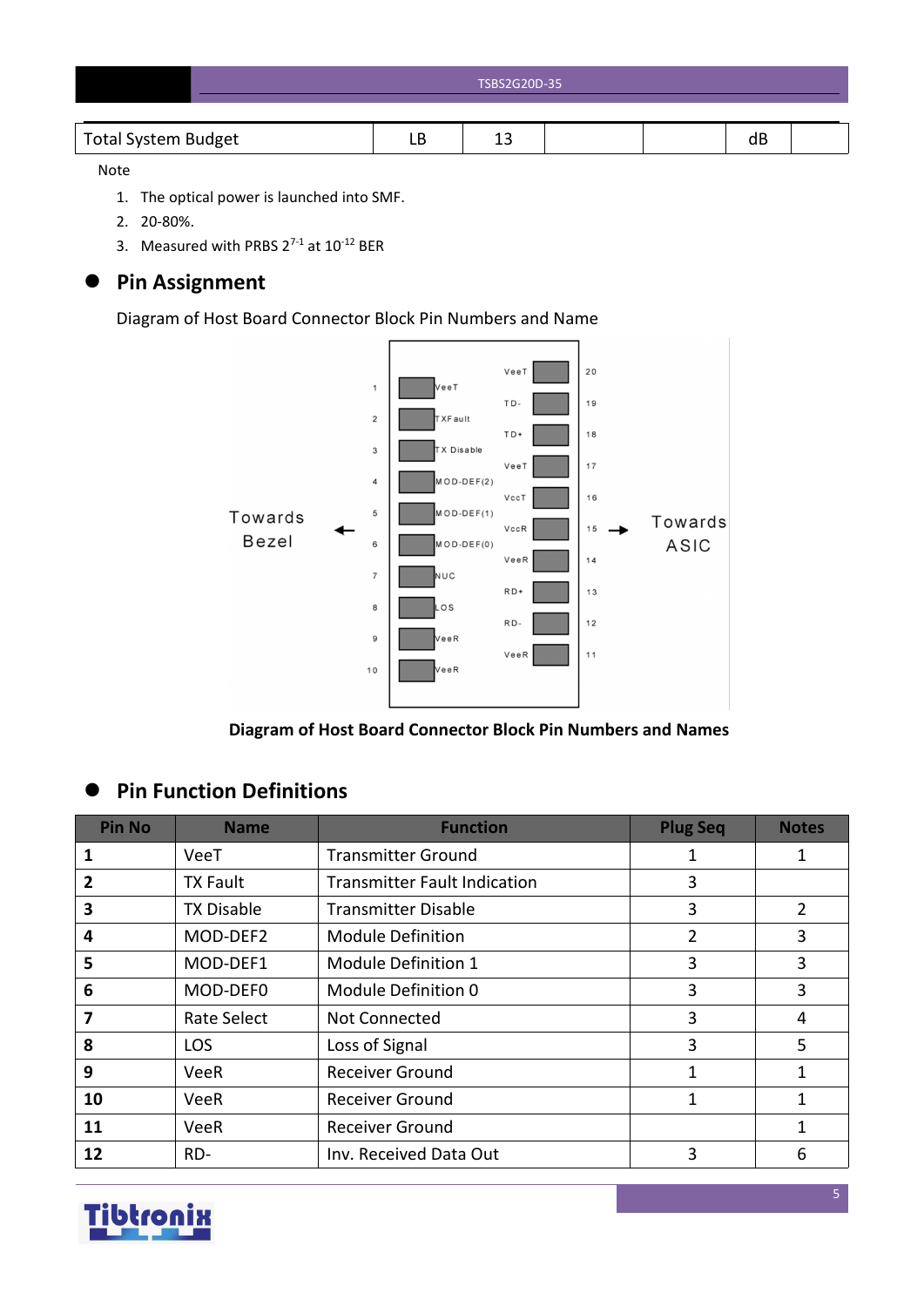| TSBS2G20D-35 |  |
|--------------|--|
|--------------|--|

| 13 | $RD+$       | <b>Received Data Out</b>  | 6 |
|----|-------------|---------------------------|---|
| 14 | <b>VeeR</b> | <b>Receiver Ground</b>    |   |
| 15 | <b>VccR</b> | <b>Receiver Power</b>     |   |
| 16 | <b>VccT</b> | <b>Transmitter Power</b>  |   |
| 17 | VeeT        | <b>Transmitter Ground</b> |   |
| 18 | TD+         | Transmit Data In          | 6 |
| 19 | TD-         | Inv. Transmit In          | 6 |
| 20 | VeeT        | <b>Transmitter Ground</b> |   |

**Notes:**

- 1. Circuit ground is internally isolated from chassis ground.
- 2. Laser output disabled on TDIS >2.0V or open, enabled on TDIS <0.8V.
- 3. Should be pulled up with 4.7k 10 kohms on host board to a voltage between 2.0V and 3.6V. MOD DEF(0) pulls line low to indicate module is plugged in.
- 4. Rate select is not used
- 5. LOS is open collector output. Should be pulled up with 4.7k 10 kohms on host board to a voltage between 2.0V and 3.6V. Logic 0 indicates normal operation; logic 1 indicates loss of signal.
- 6. AC Coupled

#### **SFP Module EEPROM Information and Management**

The SFP modules implement the 2-wire serial communication protocol as defined in the SFP -8472. The serial ID information of the SFP modules and Digital Diagnostic Monitor parameters can be accessed through the  $I^2C$  interface at address A0h and A2h. The memory is mapped in Table 1. Detailed ID information (A0h) is listed in Table 2. And the DDM specification at address A2h. For more details of the memory map and byte definitions, please refer to the SFF-8472, "Digital Diagnostic Monitoring Interface for Optical Transceivers". The DDM parameters have been internally calibrated.

**Table 1.** Digital Diagnostic Memory Map (Specific Data Field Descriptions)



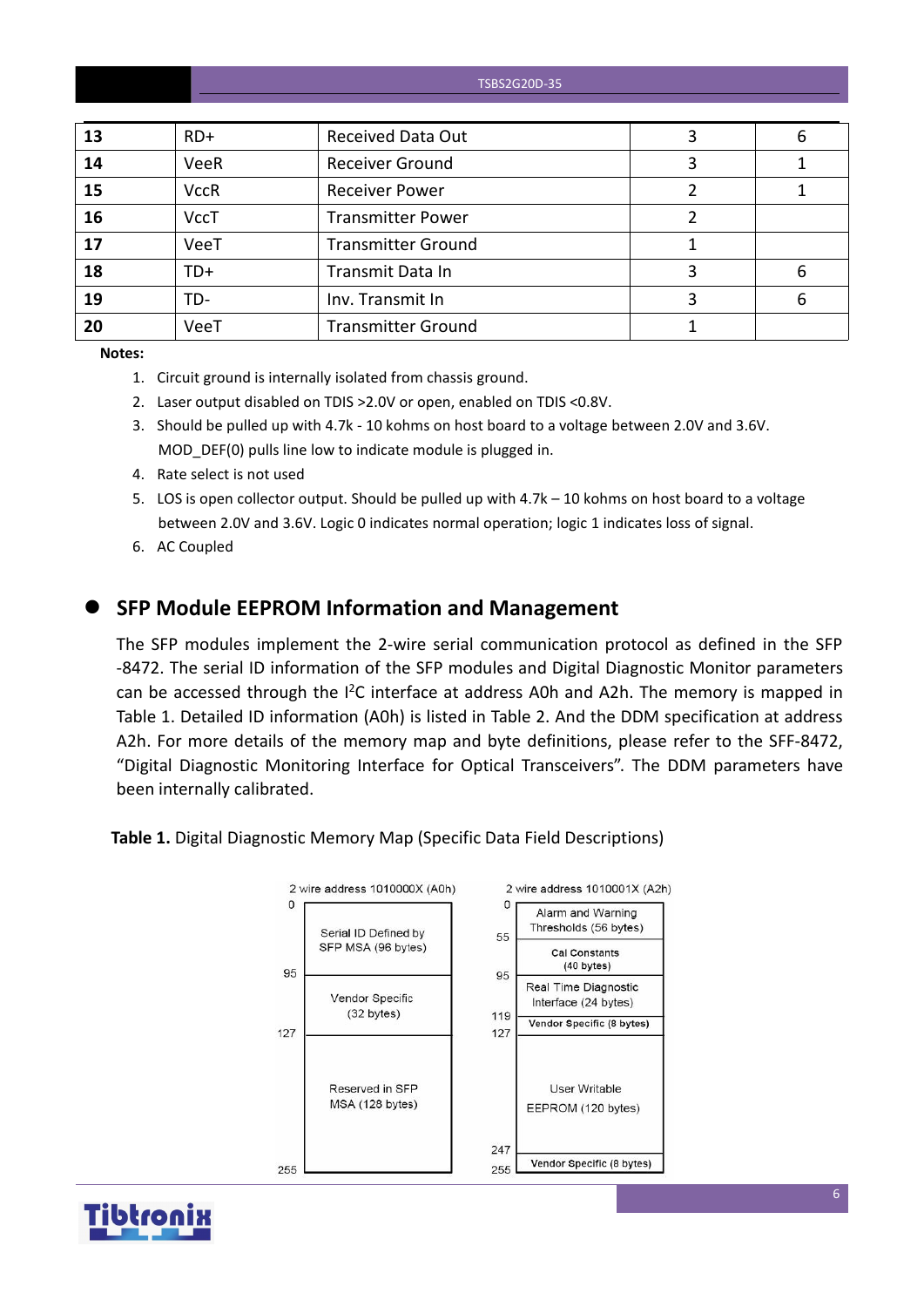| <b>Data</b>               | Length                    | <b>Name of</b> | <b>Description and Contents</b>                                         |
|---------------------------|---------------------------|----------------|-------------------------------------------------------------------------|
| <b>Address</b>            | (Byte)                    | Length         |                                                                         |
| <b>Base ID Fields</b>     |                           |                |                                                                         |
| $\mathbf 0$               | $\mathbf{1}$              | Identifier     | Type of Serial transceiver (03h=SFP)                                    |
| $\mathbf{1}$              | $\mathbf{1}$              | Reserved       | Extended identifier of type serial transceiver (04h)                    |
| $\overline{2}$            | $\mathbf{1}$              | Connector      | Code of optical connector type (07=LC)                                  |
| $3 - 10$                  | 8                         | Transceiver    |                                                                         |
| 11                        | $\mathbf{1}$              | Encoding       | NRZ(03h)                                                                |
| 12                        | $\mathbf{1}$              | BR, Nominal    | Nominal baud rate, unit of 100Mbps                                      |
| $13 - 14$                 | $\overline{2}$            | Reserved       | (0000h)                                                                 |
| 15                        | $\mathbf 1$               | Length(9um)    | Link length supported for 9/125um fiber, units of 100m                  |
| 16                        | $\mathbf{1}$              | Length(50um)   | Link length supported for 50/125um fiber, units of 10m                  |
| 17                        | $\mathbf 1$               | Length(62.5um) | Link length supported for 62.5/125um fiber, units of<br>10 <sub>m</sub> |
| 18                        | $\mathbf{1}$              | Length(Copper) | Link length supported for copper, units of meters                       |
| 19                        | $\mathbf{1}$              | Reserved       |                                                                         |
| $20 - 35$                 | 16                        | Vendor Name    | SFP vendor name: TIBTRONIX                                              |
| 36                        | 1                         | Reserved       |                                                                         |
| 37-39                     | 3                         | Vendor OUI     | SFP transceiver vendor OUI ID                                           |
| 40-55                     | 16                        | Vendor PN      | Part Number: "TSBS2G20D-35" (ASCII)                                     |
| 56-59                     | 4                         | Vendor rev     | Revision level for part number                                          |
| 60-62                     | 3                         | Reserved       |                                                                         |
| 63                        | $\mathbf{1}$              | <b>CCID</b>    | Least significant byte of sum of data in address 0-62                   |
| <b>Extended ID Fields</b> |                           |                |                                                                         |
| 64-65                     | 2                         | Option         | Indicates which optical SFP signals are implemented                     |
|                           |                           |                | (001Ah = LOS, TX_FAULT, TX_DISABLE all supported)                       |
| 66                        | $\mathbf{1}$              | BR, max        | Upper bit rate margin, units of %                                       |
| 67                        | $\mathbf{1}$              | BR, min        | Lower bit rate margin, units of %                                       |
| 68-83                     | 16                        | Vendor SN      | Serial number (ASCII)                                                   |
| 84-91                     | 8                         | Date code      | TIBTRONIX's Manufacturing date code                                     |
| 92-94                     | 3                         | Reserved       |                                                                         |
| 95                        | $\mathbf{1}$              | <b>CCEX</b>    | Check code for the extended ID Fields (addresses 64 to<br>94)           |
|                           | Vendor Specific ID Fields |                |                                                                         |
| 96-127                    | 32                        | Readable       | TIBTRONIX specific date, read only                                      |
| 128-255                   | 128                       | Reserved       | Reserved for SFF-8079                                                   |

#### **Table 2** - EEPROM Serial ID Memory Contents (**A0h**)

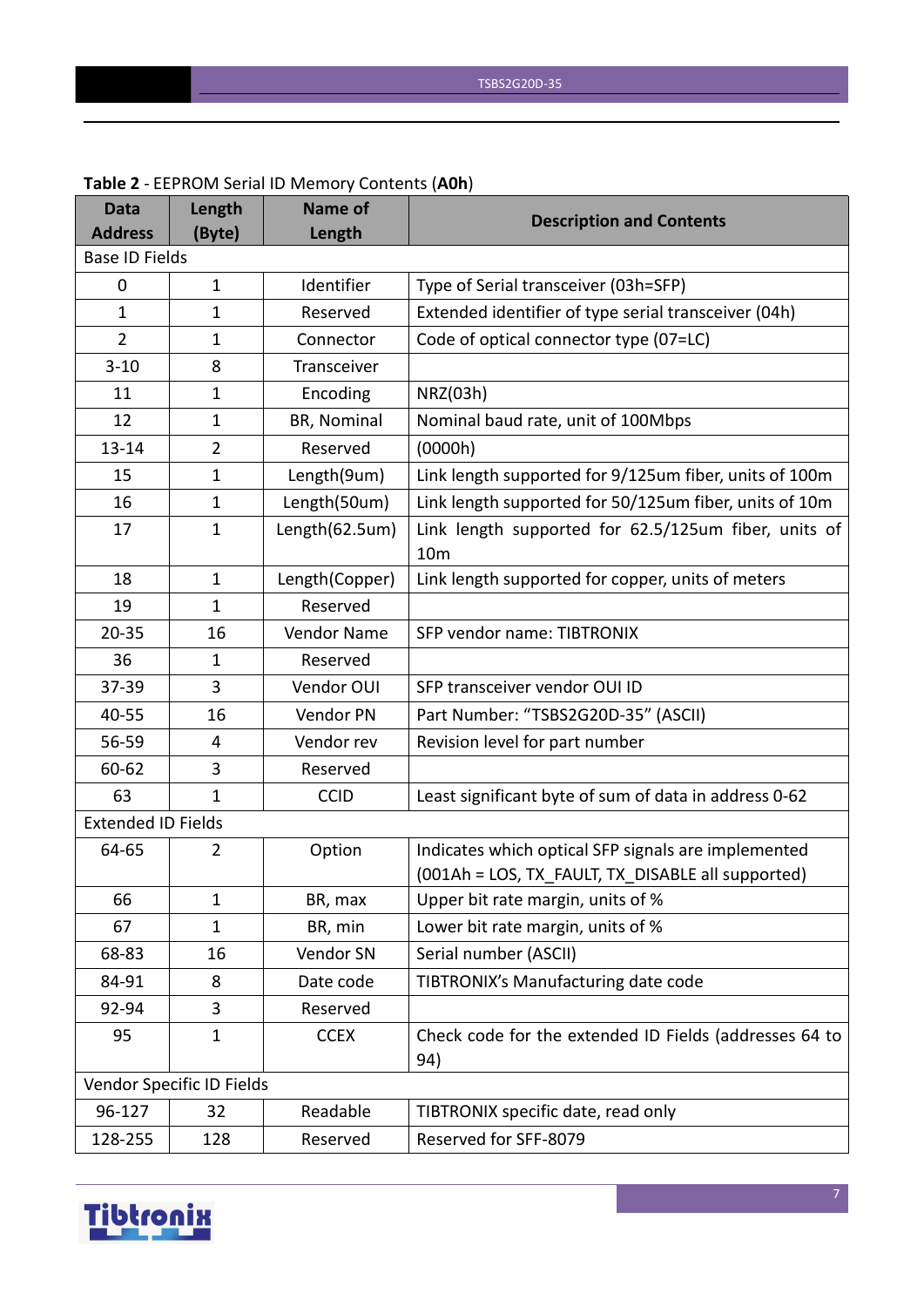| <b>PINISH PIUNISTU INCINOI CHUIUCCI DUCTU</b> |                                     |                 |                 |  |  |  |  |
|-----------------------------------------------|-------------------------------------|-----------------|-----------------|--|--|--|--|
| <b>Data Address</b>                           | Parameter                           | <b>Accuracy</b> | <b>Unit</b>     |  |  |  |  |
| 96-97                                         | Transceiver Internal Temperature    | ±3.0            | $\circ$         |  |  |  |  |
| 100-101                                       | Laser Bias Current                  | ±10             | %               |  |  |  |  |
| 100-101                                       | <b>Tx Output Power</b>              | ±3.0            | dBm             |  |  |  |  |
| 100-101                                       | Rx Input Power                      | ±3.0            | d <sub>Bm</sub> |  |  |  |  |
| 100-101                                       | <b>VCC3</b> Internal Supply Voltage | ±3.0            | %               |  |  |  |  |

# **Digital Diagnostic Monitor Characteristics**

# **Regulatory Compliance**

The TSBS2G20D-35 complies with international Electromagnetic Compatibility (EMC) and international safety requirements and standards (see details in Table following).

| Electrostatic Discharge       | MIL-STD-883E                  | Class 1(>1000 V)              |
|-------------------------------|-------------------------------|-------------------------------|
| (ESD) to the Electrical Pins  | Method 3015.7                 |                               |
| Electrostatic Discharge (ESD) | IEC 61000-4-2                 | Compatible with standards     |
| to the Single SC Receptacle   | GR-1089-CORE                  |                               |
| Electromagnetic               | FCC Part 15 Class B           | Compatible with standards     |
| Interference (EMI)            | EN55022 Class B (CISPR 22B)   |                               |
|                               | <b>VCCI Class B</b>           |                               |
| Laser Eye Safety              | FDA 21CFR 1040.10 and 1040.11 | Compatible with Class 1 laser |
|                               | EN60950, EN (IEC) 60825-1,2   | product.                      |

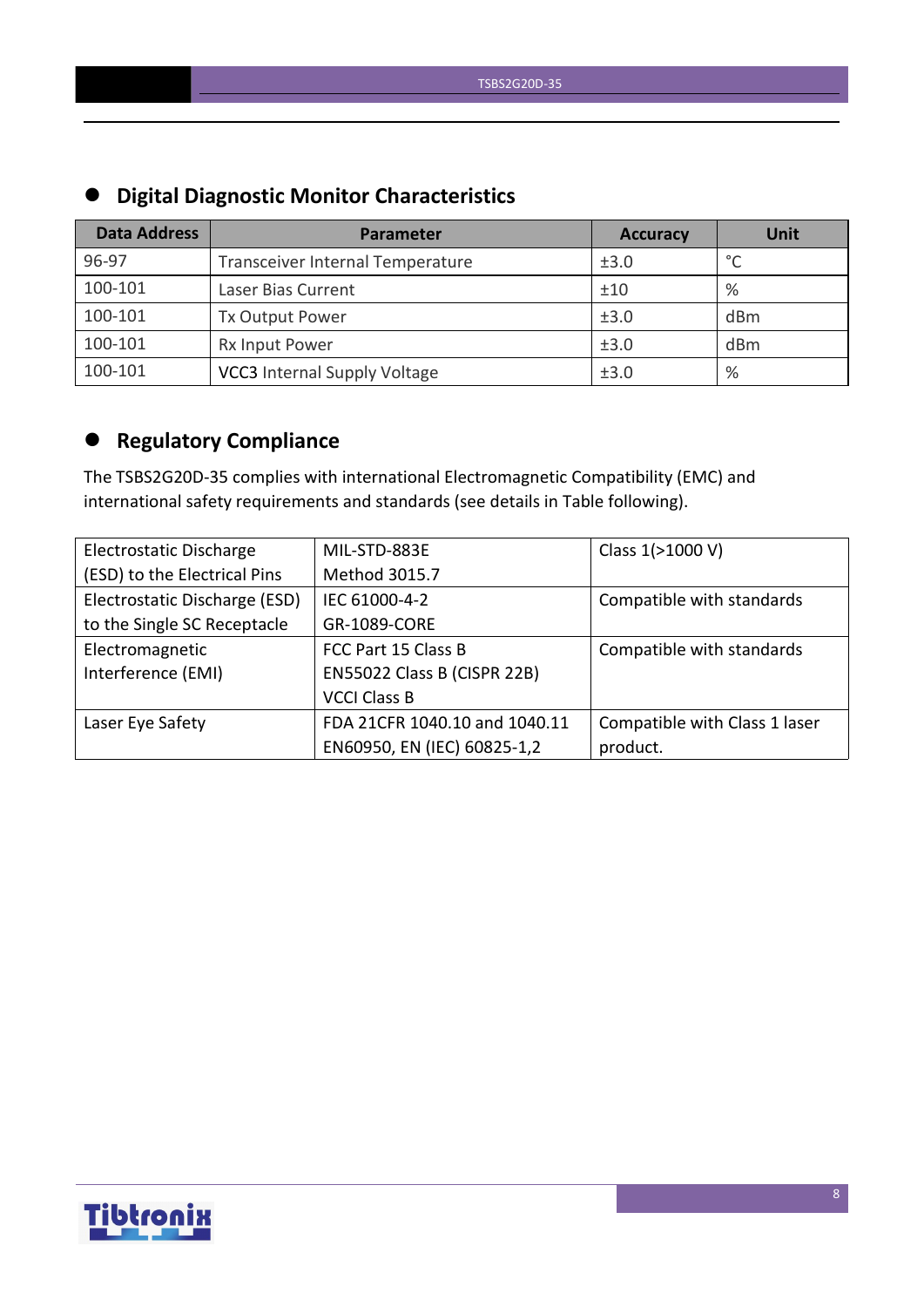

# **Recommended Circuit**



#### **SFP Host Recommended Circuit**

# **Mechanical Dimensions**





**Mechanical Drawing**